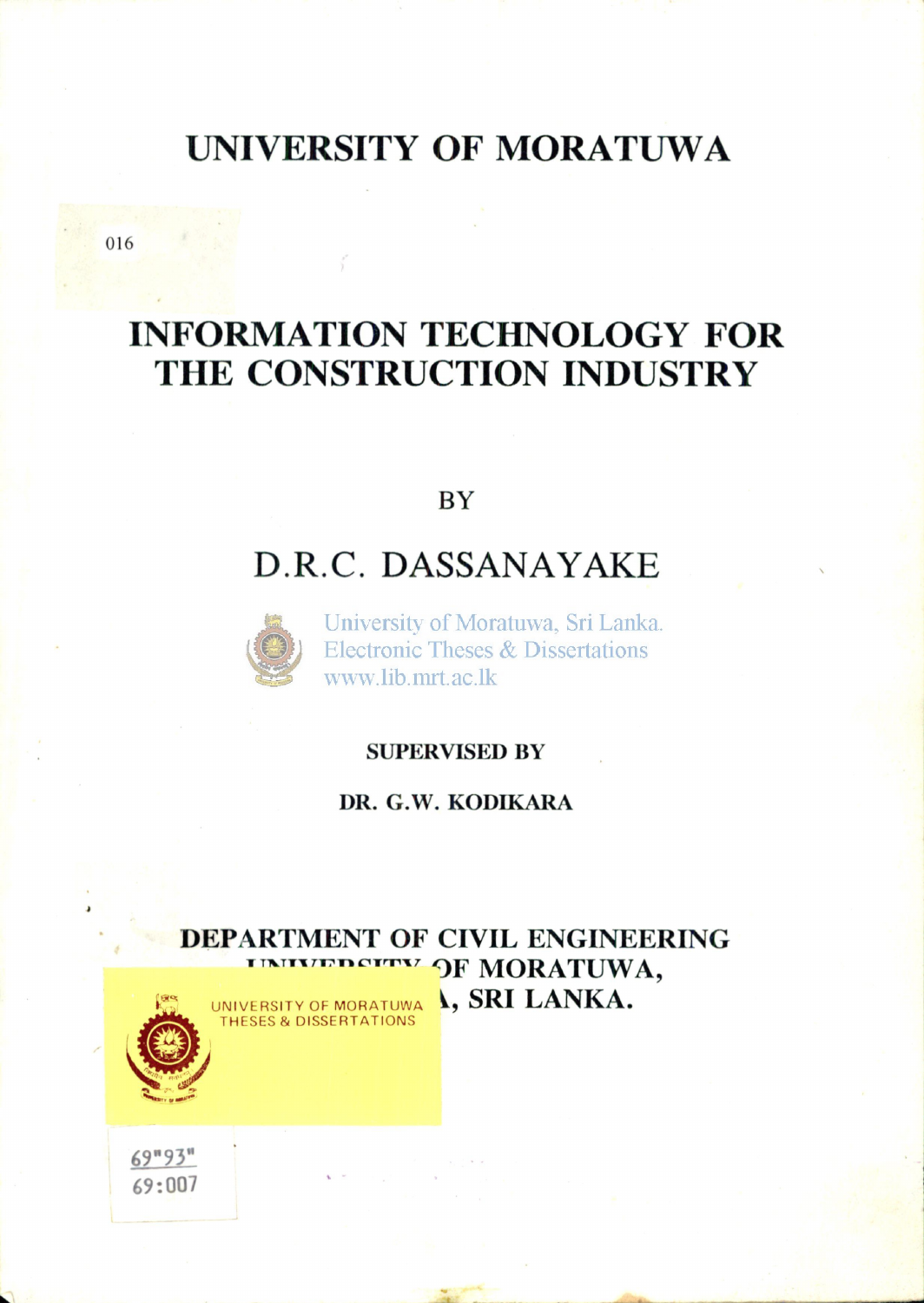LB (DON 11/1994

## **INFORMATION TECHNOLOGY FOR THE CONSTRUCTION INDUSTRY**

පුග්නකාලය **BY** eමාරටුව විශ්ව විදහාලය. හුි ලංකාව මොරටුව,

## **D.R.C. DASSANAYAKE**

## **THE THESIS SUBMITED IN PARTIAL FULFILMENT**

## **OF**

## THE REQUIREMENT FOR THE DEGREE OF

## **MASTER OF ENGINEERING MASTER OF ENGINEERING**



#### **DEPARTMENT OF CIVIL ENGINEERING**

#### **SUPERVISED BY DR. G.W. KODIKARA**

**W e accept this thesis as confirming to the required standard** 

 $60914$ 

um Thesis  $67$ "gs Coll.  $C^{(k)}$  ,  $C^{(k)}$ 

## **University of Moratuwa**

September 93 **& 09** 

 $\mathbf{k}_{ij}$ 

**COMSTRUCTION & STRUCTURAL** ENGINEERING MPARTMEMT OF CIVIL ENGINEERING UNIVERSITY OF MORATUWA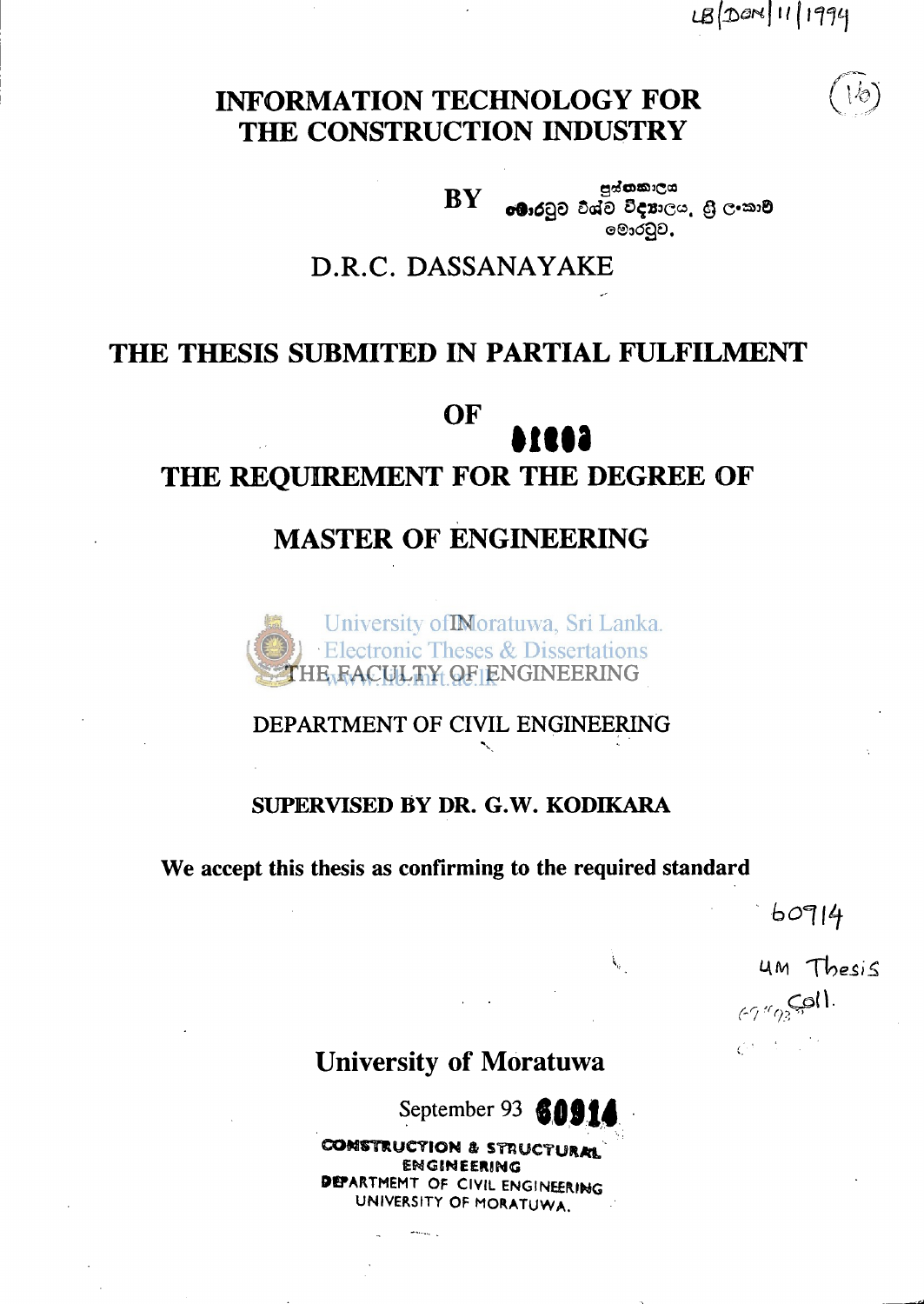#### **ABSTRACT**

Information Technology (IT) has become a vital component in the context of policy for science and technology development in many countries. Construction industry as a whole is now geared to<br>explore the full benefits of IT. It is evident that the explore the full benefits of IT. It is evident that the<br>construction industry\_differs\_from\_other\_industries\_due\_to\_its construction industry differs from other industries due to its<br>fragmented nature and involvement of expert knowledge, judgment fragmented nature and involvement of expert knowledge, and experience. Because of this complexity in the construction industry there is a greater potential for IT and many countries<br>are now considering to extend beyond productivity gains to are now considering to extend beyond productivity gains strategic applications. This research establishes the current use of IT in the construction industry giving special regard to<br>the Sri Lankan context. The research also draws out the Sri Lankan context. The research also draws out<br>recommendations for strategic use-of-IT and suggests an IT strategic use of IT and suggests an framework for Sri Lankan Construction Industry.

Key words : Information Technology, Construction industry, Computers , Telecommunications .



University of Moratuwa, Sri Lanka. **Electronic Theses & Dissertations** www.lib.mrt.ac.lk

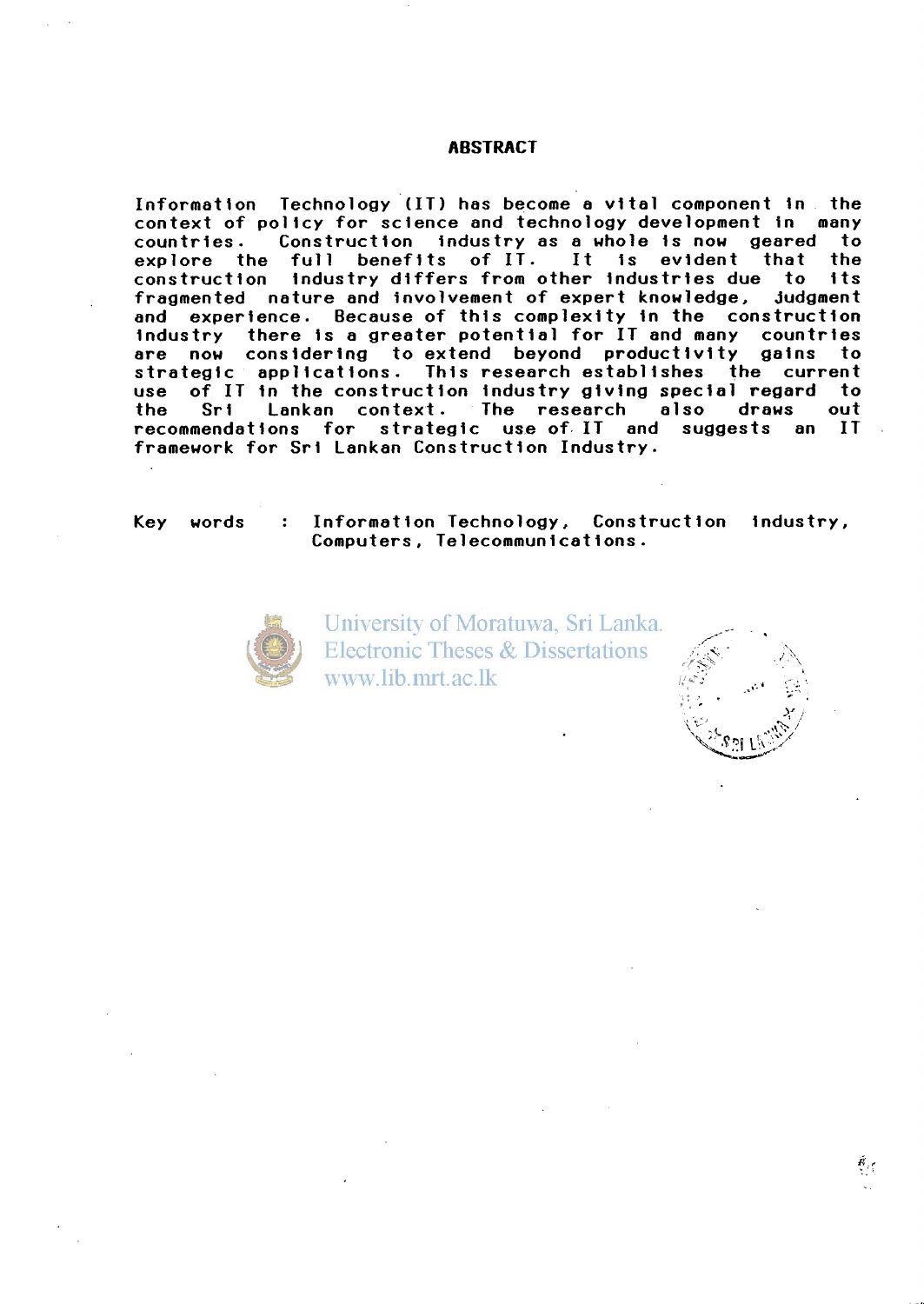CONTENTS

|    |                |                                                                    | . a. |  |
|----|----------------|--------------------------------------------------------------------|------|--|
| 1. |                | <b>INTRODUCTION</b>                                                | 01   |  |
|    | 1.1            | Background                                                         | 01   |  |
|    | 1.2            | Research Objectives                                                | 02   |  |
|    | 1.3            | Research Methodology                                               | 02   |  |
|    | 1.4            | Main findings                                                      | 03   |  |
|    | 1.5            | <b>Recommendation</b>                                              | 03   |  |
| 2. |                | INFORMATION TECHNOLOGY                                             | 04   |  |
|    | 2.1            | What is Information Technology                                     | 04   |  |
|    | 2.2            | Available IT                                                       | 08   |  |
|    | 2.3            | Future Development of IT                                           | 13   |  |
|    | 2.4            | in the construction industry<br>$\mathbf{I}$                       | 16   |  |
| 3. | <b>CURRENT</b> | USE <sub>L</sub><br><b>OF ENFORMAL</b>                             | 20   |  |
|    |                | $3.1$ Computer CHard are Sess & Dissertations                      | 20   |  |
|    | 3.2            | b.mrt.ac.lk<br>Computer                                            | 23   |  |
|    | 3.3            | Telecommunications                                                 | 23   |  |
| 4. |                | BENEFITS THAT CAN BE ACHIEVED                                      | 28   |  |
|    | 4.1            | <b>Engineering Consultants</b>                                     | 28   |  |
|    | 4.2            | Architects                                                         | 29   |  |
|    | 4.3            | Quantity Surveyor                                                  | 30   |  |
|    | 4.4            | Contractors<br>×.                                                  | 32   |  |
| 5. |                | BEST APPROACH TO GET THE MAXIMUM BENEFITS                          | 34   |  |
|    | 5.1            | <b>Basic Prerequisites</b>                                         | 34   |  |
|    | 5.2            | The problems of IT implementations<br>in the construction industry | 35   |  |
|    |                | 5.3 Strategy for the construction industry                         | 39   |  |
|    | 5.4            | An IT framework for Sri Lankan construction<br>industry            | 41   |  |
| 6. |                | 43<br><b>CONCLUSIONS</b>                                           |      |  |
| 7. |                | <b>RECOMMENDATIONS</b>                                             | 44   |  |

 $\sim 1$ 

#### Page